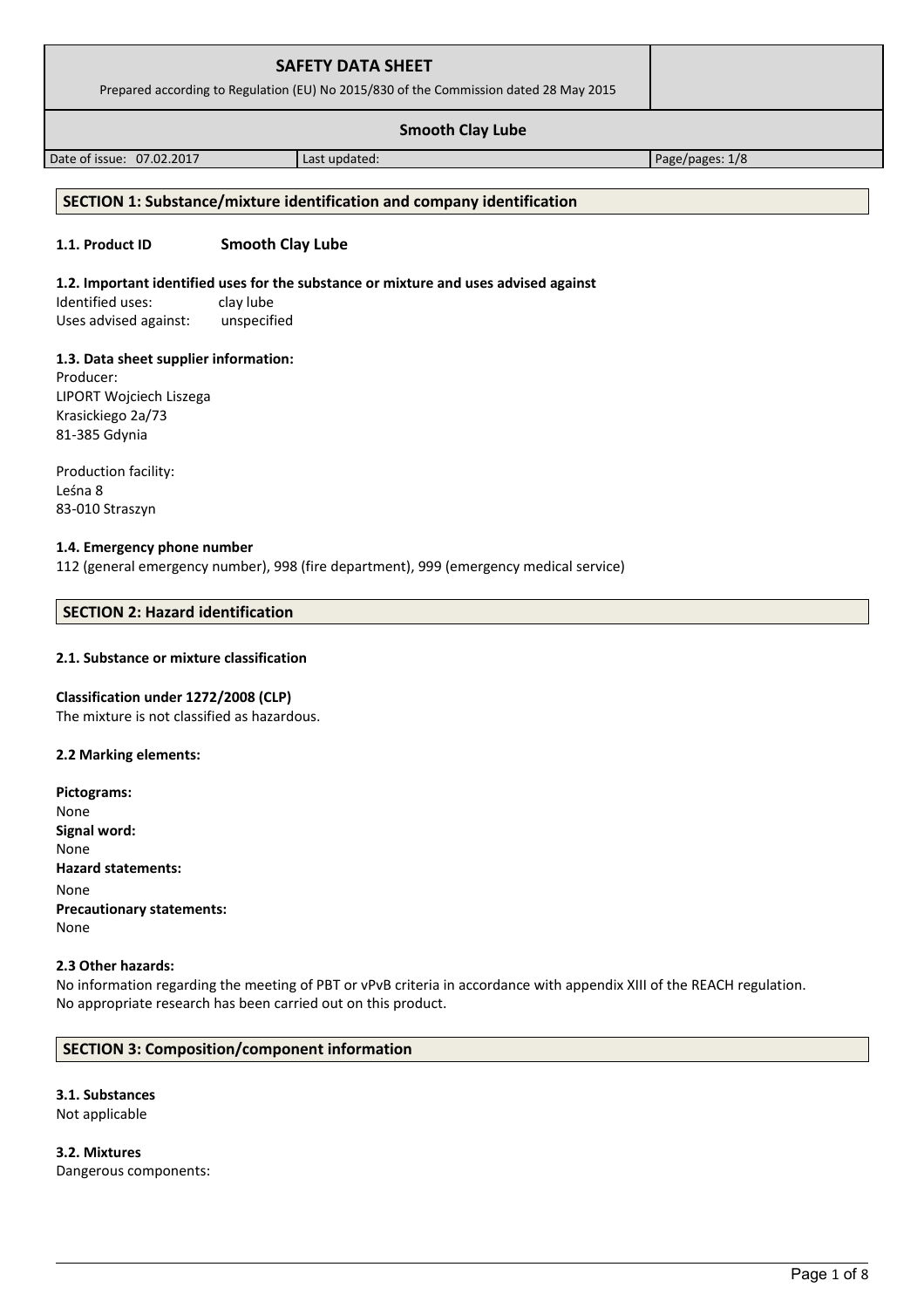# **SAFETY DATA SHEET**

Prepared according to Regulation (EU) No 2015/830 of the Commission dated 28 May 2015

#### **Smooth Clay Lube**

Date of issue: 07.02.2017 | Last updated: Page/pages: 2/8

|                   |                 | <b>CLP classification</b>    |                                |
|-------------------|-----------------|------------------------------|--------------------------------|
| <b>Product ID</b> | Quantity<br>[%] | <b>Hazard classification</b> | <b>Hazard statements codes</b> |
| $- - -$           | $---$           | ---                          | $---$                          |

The full meaning of hazard statements has been given in section 16

#### **SECTION 4: First aid measures**

#### **4.1. Description of first aid measures**

#### **Routes of exposure:**

Inhalation, ingestion, skin and eye contact.

#### **Inhalation:**

Take the affected person out into fresh air. Place in a comfortable position. Ensure peace and protect against heat loss. Provide medical assistance if necessary.

#### **Consumption:**

Rinse mouth with water, drink 2-3 cups of water, consult a doctor. Do not induce vomiting. If unconscious do not give anything by mouth.

Transport the affected person to hospital if necessary. Ensure peace, place in a lying position and protect against heat loss.

#### **Eye contact:**

Remove any contact lenses if possible.

Flush with plenty of lukewarm water for 10–15 minutes with eyelids wide open. Place the upper eyelid on the lower eyelid from time to time. Cover the eyes with a compress.

Provide ophthalmologist assistance if necessary.

#### **Skin contact:**

Take off the contaminated clothes and shoes.

Wash the contaminated skin with plenty of water and then with water containing mild soap.

Seek medical attention if skin irritation persists.

# **4.2. Most important symptoms and effects, both acute and delayed**

No further data available.

#### **4.3. Indication of any immediate medical attention and special treatment needed**

The course of action is decided on by a medical doctor, based on an examination of the person affected.

# **SECTION 5: Fire emergency procedure**

#### **5.1. Extinguishing agents:**

**Suitable extinguishing agents:** alcohol-resistant foam or dry extinguishing agents, carbon dioxide extinguishers, sand, soil, water aerosol. Choose extinguishing agents based on the conditions of the environment. **Unsuitable extinguishing agents:** none

#### **5.2. Special threats related to the substance or mixture**

In case of fire, high temperatures cause a release of hazardous decomposition products.

#### **5.3. Information for the fire department**

Spray the containers located in the fire area with water, remove from the hazardous area if possible. In case of a fire in an enclosed environment, use protective clothing and compressed air breathing apparatus. Do not allow the extinguishing agents into ground waters, surface waters, or sewage systems.

# **SECTION 6: Measures regarding accidental release into the environment**

#### **6.1. Individual safety measures, protective equipment and emergency procedures**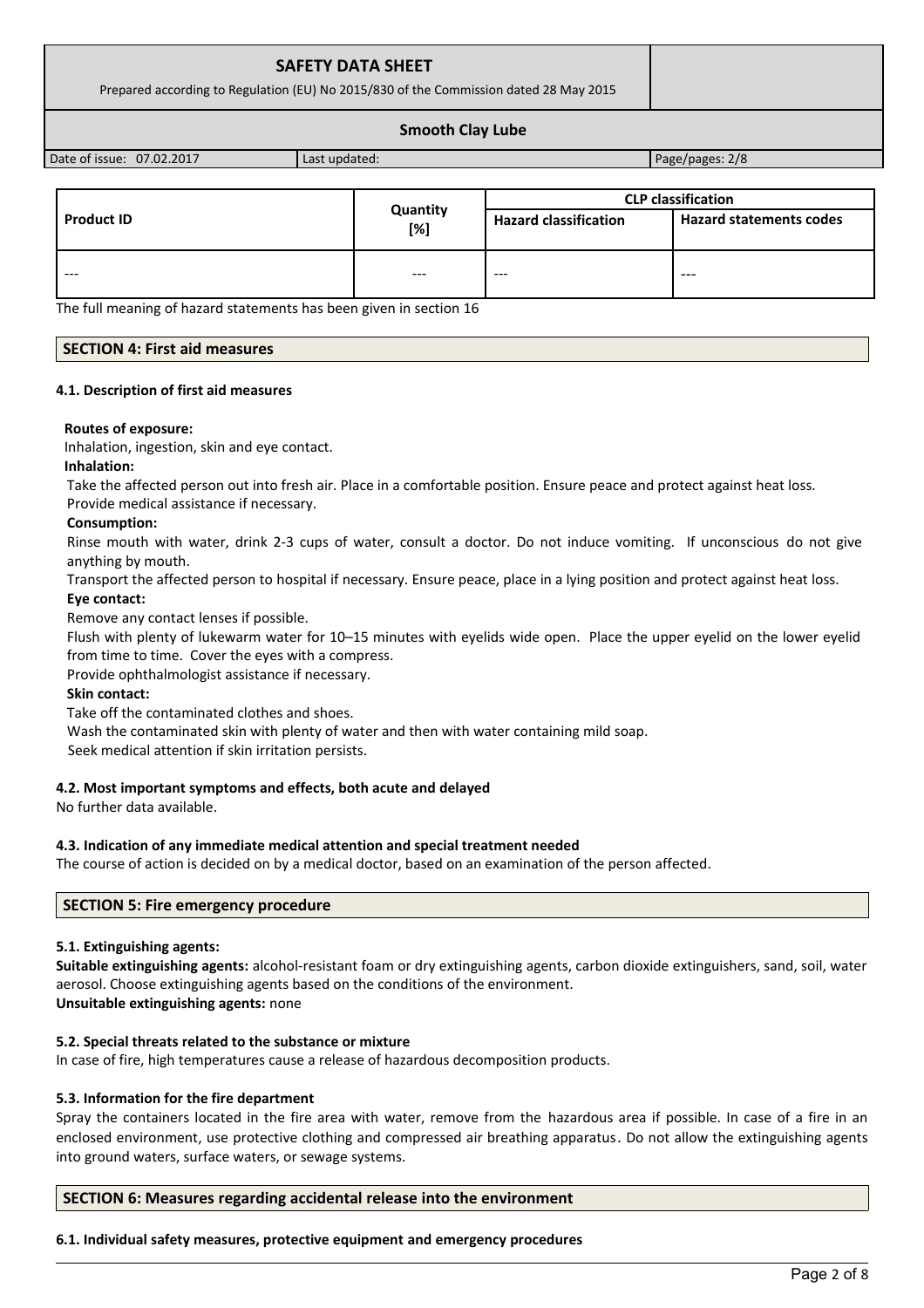| <b>SAFETY DATA SHEET</b><br>Prepared according to Regulation (EU) No 2015/830 of the Commission dated 28 May 2015 |               |                 |
|-------------------------------------------------------------------------------------------------------------------|---------------|-----------------|
| <b>Smooth Clay Lube</b>                                                                                           |               |                 |
| Date of issue: 07.02.2017                                                                                         | Last updated: | Page/pages: 3/8 |

For persons other than emergency personnel: notify the appropriate authorities of the emergency. Remove any persons not participating in the containment procedures from the contamination area.

For emergency personnel: Ensure proper ventilation, use individual safety measures.

# **6.2. Environmental safety measures**

Prevent the contamination from spreading into sewage systems and water reservoirs.

# **6.3. Methods of removing and preventing the spread of contamination:**

Prevent the contamination from spreading and attempt removal using absorptive materials (sand, diatomite, universal absorbent), place the contaminated materials in properly marked containers for subsequent utilization in accordance with the mandatory provisions of the law.

# **6.4. References to other sections**

Product waste disposal – see section 13 of this data sheet. Individual protective measures – see section 8 of this data sheet.

# **SECTION 7: Storage and use of substances and mixtures**

**7.1. Precautions for safe handling Recommendations for handling the mixture**  Avoid direct contact with the mixture. Avoid inhalation. Prevent from spreading into sewage systems. **Apply general provisions of the industrial work hygiene**  Do not eat, drink or smoke when using the product. Replace the contaminated clothing. Wash hands thoroughly after handling. Wash contaminated clothing before reusing. Wash hands and face before breaks at work.

# **7.2. Safe storage regulations, including any mutual incompatibility information**

Store in a well-ventilated area. Keep container tightly closed. Store in a cool place.

Protect from sunlight and sources of heat.

Do not store with food or animal feeding stuffs.

Always use containers made of materials analogous to the original ones. Open containers should be handled very carefully so as to prevent spillage.

Do not handle until all safety precautions have been read and understood.

# **7.3. Specific end use(s)**

See section 1.2 of this data sheet.

# **SECTION 8: Exposure controls/individual protective measures**

# **8.1. Control parameters**

# **The national highest acceptable concentration values in the work environment**

in accordance with the Notice of the Minister of Labor and Social Policy of 6 June 2014 on the highest acceptable concentration and intensity of factors detrimental to health in the work environment (Dz.U. (Journal of Laws) 2014, item 817).

| <b>NAME OF THE SUBSTANCE</b> | IC    | NDS(mg/m3) | <b>NDSCh</b> $(mg/m^3)$ | $NDSP$ (mg/m3) |
|------------------------------|-------|------------|-------------------------|----------------|
| ---                          | $---$ | $- - -$    | $- - -$                 | $- - -$        |

# **8.2. Exposure controls**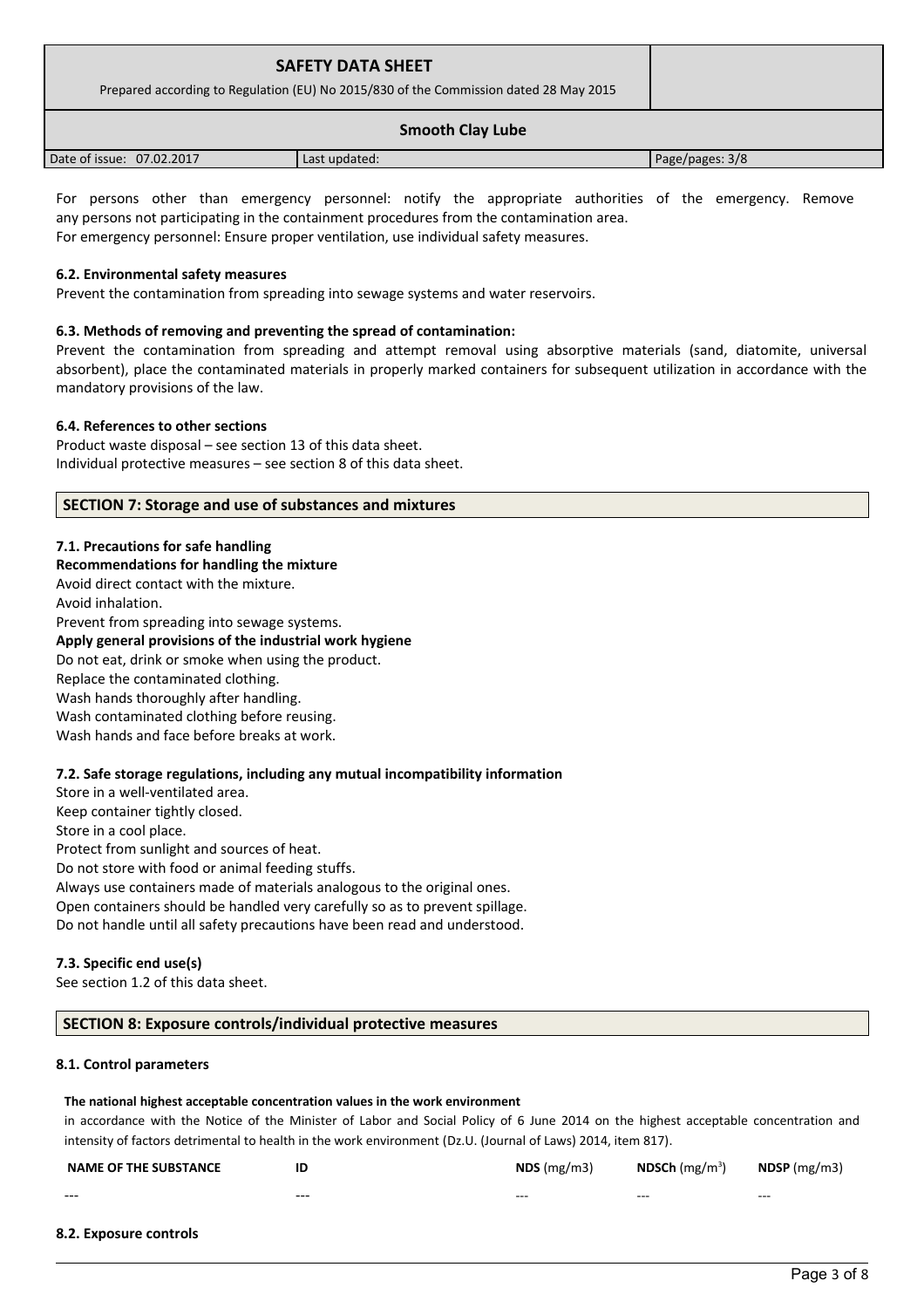| <b>SAFETY DATA SHEET</b><br>Prepared according to Regulation (EU) No 2015/830 of the Commission dated 28 May 2015 |               |                 |
|-------------------------------------------------------------------------------------------------------------------|---------------|-----------------|
| <b>Smooth Clay Lube</b>                                                                                           |               |                 |
| Date of issue: 07.02.2017                                                                                         | Last updated: | Page/pages: 4/8 |
|                                                                                                                   |               |                 |

**Appropriate technical control measures:** Storage rooms and work stations should be adequately ventilated.

**Appropriate technical control measures** General room ventilation is recommended. **Individual safety measures Face and eye protection** Not required under normal conditions of use. **Skin protection Hand protection** Not required under normal conditions of use. *Body protection* Use protective workwear. The selection of individual protection measures must be made taking into account the concentration and quantity of the hazardous substance occurring in the work environment.

**Respiratory tract protection**

Not required under normal conditions of use.

# **Environment exposure controls**

Do not discharge into sewage systems or ground waters.

#### **General safety and hygiene recommendations**

Follow good hygiene practice.

**SECTION 9: Physical and chemical properties**

# **9.1. Basic physical and chemical property information**

| Appearance:                                   | Under normal conditions: liquid |
|-----------------------------------------------|---------------------------------|
| Color:                                        | Unspecified                     |
| Odor:                                         | <b>Distinctive</b>              |
| <b>Odor threshold:</b>                        | Unspecified                     |
| pH:                                           | Unspecified                     |
| Melting point/freezing point:                 | Unspecified                     |
| Initial boiling point and boiling range:      | Unspecified                     |
| Flash point:                                  | Unspecified                     |
| Flammability (solid, gas):                    | Unspecified                     |
| Upper/lower flammability or explosive limits: | Unspecified                     |
| Vapor pressure:                               | 23 hPa                          |
| Vapor density:                                | Unspecified                     |
| <b>Relative density:</b>                      | 0.99 $g/cm^{3}$                 |
| Solubility:                                   | Completely miscible in water    |
| Partition coefficient: n-octanol/water:       | Unspecified                     |
| Auto-ignition temperature:                    | Unspecified                     |
| <b>Decomposition temperature:</b>             | Unspecified                     |
| <b>Viscosity:</b>                             | Unspecified                     |
| <b>Explosive properties:</b>                  | Not applicable                  |
| <b>Oxidizing properties:</b>                  | Not applicable                  |
| 9.2. Additional information                   |                                 |
| Fire point:                                   | $400^{\circ}$ C                 |
|                                               |                                 |

# **SECTION 10: Stability and reactivity**

#### **10.1. Reactivity**

The mixture is chemically stable under normal conditions.

#### **10.2. Chemical stability**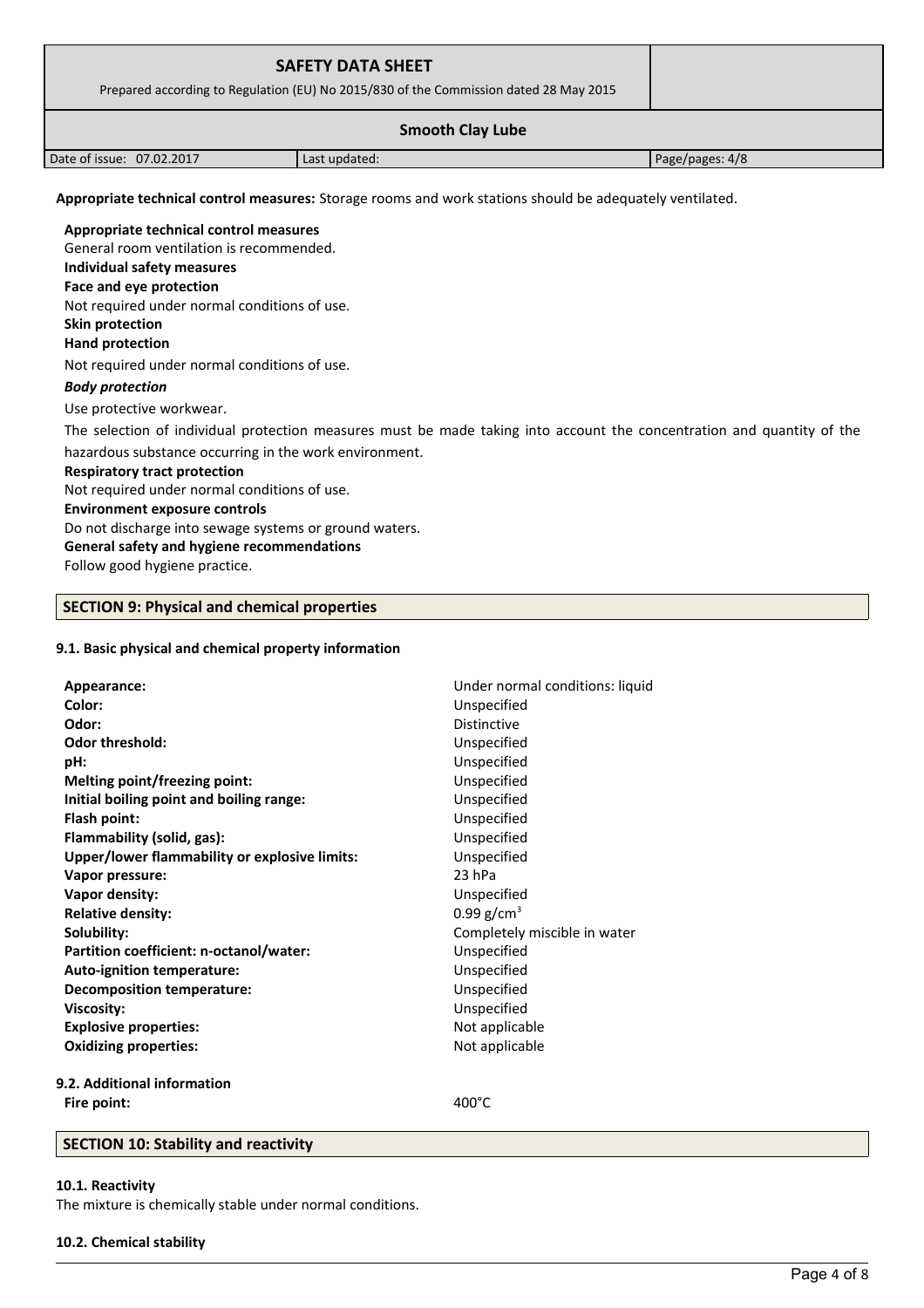| <b>SAFETY DATA SHEET</b><br>Prepared according to Regulation (EU) No 2015/830 of the Commission dated 28 May 2015 |               |                 |
|-------------------------------------------------------------------------------------------------------------------|---------------|-----------------|
| <b>Smooth Clay Lube</b>                                                                                           |               |                 |
| Date of issue: 07.02.2017                                                                                         | Last updated: | Page/pages: 5/8 |

The product is stable when properly used, stored and transported.

#### **10.3. Potential for hazardous reactions**

None

#### **10.4. Conditions to avoid**

Avoid high temperatures, direct sunlight, hot surfaces and open fire.

# **10.5. Incompatible materials**

None

#### **10.6. Hazardous decomposition products**

Do not occur when used in accordance with its purpose.

# **SECTION 11: Toxicological information**

#### **11.1. Information regarding toxicological effects**

#### **Acute toxicity**

Based on available data, the classification criteria are not met. **Skin corrosion/irritation** Based on available data, the classification criteria are not met. **Serious eye injury/irritation** Based on available data, the classification criteria are not met. **Allergenic influence on respiratory tract or skin** Based on available data, the classification criteria are not met. **Mutagenic influence on reproductive cells** Based on available data, the classification criteria are not met. **Carcinogenicity** Based on available data, the classification criteria are not met. **Harmful influence on reproductive organs** Based on available data, the classification criteria are not met. **Toxic influence on target organs – single exposure** Based on available data, the classification criteria are not met. **Toxic influence on target organs – repeated exposure** Based on available data, the classification criteria are not met. **Hazard caused by aspiration** Based on available data, the classification criteria are not met.

# **SECTION 12: Environmental information**

**12.1. Toxicity** No data

**12.2. Durability and dissolution potential** No data

**12.3. Bioaccumulation capacity** No data

**12.4. Soil mobility** No data

**12.5. Results of PBT and vPvB properties evaluation** No data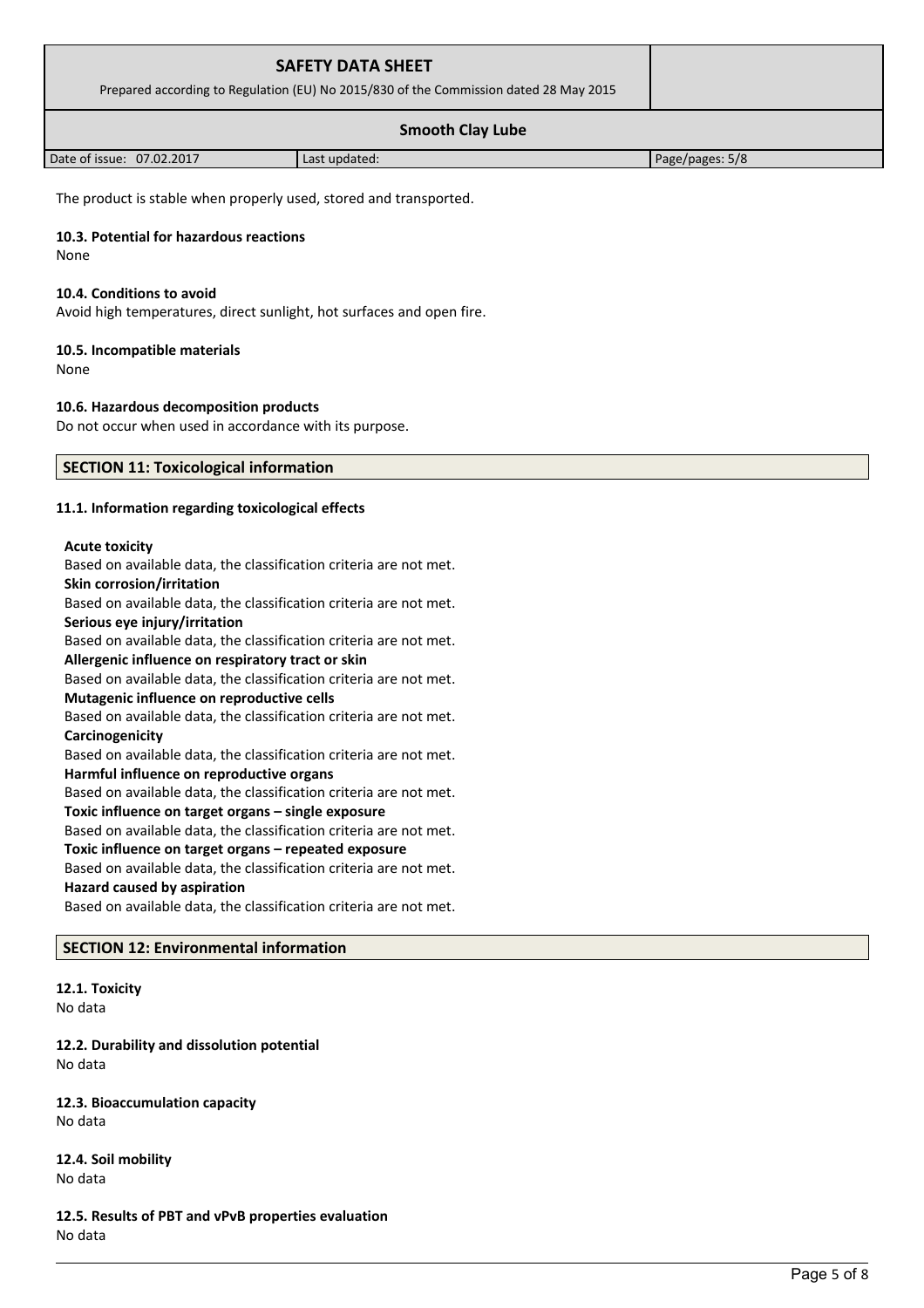| <b>SAFETY DATA SHEET</b>                                                              |  |
|---------------------------------------------------------------------------------------|--|
| Prepared according to Regulation (EU) No 2015/830 of the Commission dated 28 May 2015 |  |
| <b>Smooth Clay Lube</b>                                                               |  |

Date of issue: 07.02.2017 | Last updated: Page/pages: 6/8

**12.6. Other harmful effects** No data

# **SECTION 13: Waste disposal**

# **13.1. Waste disposal methods**

Empty containers should be transported to an authorized company in order to be reprocessed or recycled. Do not store with municipal waste.

Do not discharge into sewage systems, surface waters or wastewater.

**Waste code**

Act of 14 December 2012 on waste (Dz.U. (Journal of Laws) 2013, item 21).

Regulation of the Minister of Environment of 9 September 2014 on the waste catalogue (Dz.U. (Journal of Laws) 2014, item 1923).

The waste code must be assigned individually at the location where the waste is produced, depending on the industry in which it is used.

# **SECTION 14: Transport information**

| 14.1.<br>14.2.<br>14.3. | UN number<br>UN proper shipping name<br>Transport hazard class(es)<br>Warning sticker No. | <b>ADR/RID</b><br>$---$<br>$---$<br>$---$ | <b>IMGD</b><br>---<br>---<br>---<br>--- | <b>IATA</b><br>$---$<br>---<br>--- |
|-------------------------|-------------------------------------------------------------------------------------------|-------------------------------------------|-----------------------------------------|------------------------------------|
| 14.4.                   | Packing group                                                                             | $---$                                     | ---                                     | ---                                |
| 14.5.                   | Threat to the environment                                                                 | $- - -$                                   | ---                                     | ---                                |
| 14.6.                   | Special precautions for users                                                             |                                           | Not applicable                          |                                    |
| 14.7.                   | Bulk transport in accordance with the MARPOL                                              |                                           | Not applicable                          |                                    |
|                         | convention appendix II and the IBC code                                                   |                                           |                                         |                                    |

# **SECTION 15: Legal information**

# **15.1. Provisions of the law regarding safety and protection of the environment in relation to the substance or mixture**

# **This safety data sheet has been drawn up based on the following legal acts:**

- 1. Regulation (EC) No 1907/2006 of the European Parliament and of the Council of 18 December 2006 concerning the Registration, Evaluation, Authorization and Restriction of Chemicals (REACH), establishing a European Chemicals Agency, amending Directive 1999/45/EC and repealing Council Regulation (EEC) No 793/93 and Commission Regulation (EC) No 1488/94 as well as Council Directive 76/769/EEC and Commission Directives 91/155/EEC, 93/67/EEC, 93/105/EC and 2000/21/EC.
- 2. Regulation (EC) No 1272/2008 of the European Parliament and of the Council of 16 December 2008 on classification, labeling and packaging of substances and mixtures, amending and repealing Directives 67/548/EEC and 1999/45/EC, and amending Regulation (EC) No 1907/2006. [ATP1, ATP2, ATP3, ATP4, ATP5, ATP6]
- 3. Commission Regulation (EU) 2015/830 of 28 May 2015 amending Regulation (EC) No 1907/2006 of the European Parliament and of the Council on the Registration, Evaluation, Authorization and Restriction of Chemicals (REACH) as corrected (replaces Regulation EC No 453/2015)
- 4. Act of 25 February 2011 on the chemical substances and their mixtures (DZ.U. (Journal of Laws) No 63, item 322 with amendments).
- 5. Regulation of the Minister of Labor and Social Policy of 6 June 2014 on maximum permissible concentration and intensity of agents harmful to health in the work environment (Dz.U. (Journal of Laws) item 817).
- 6. Act of 14 December 2012 on waste (Dz.U. (Journal of Laws) 2013, item 21).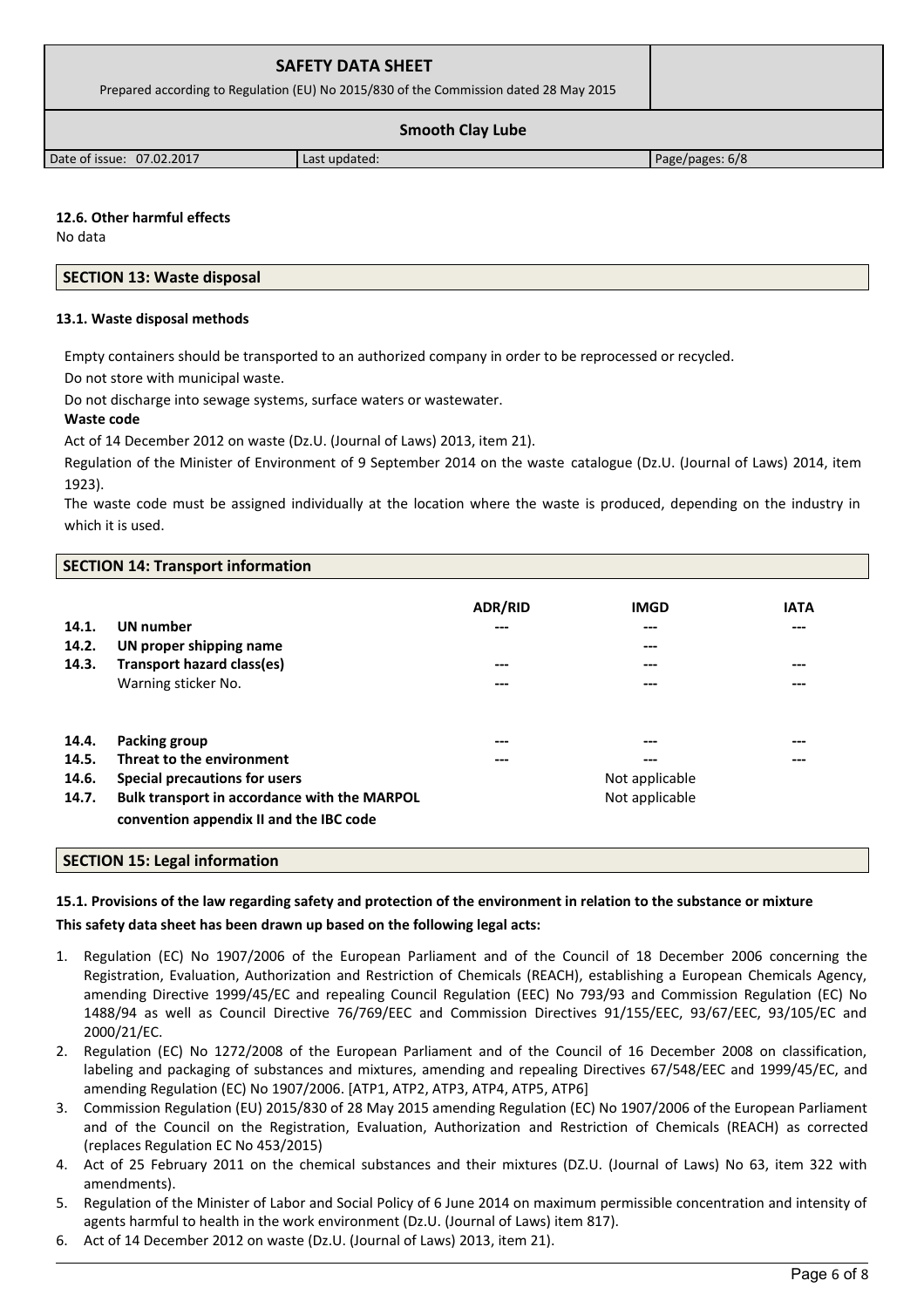| <b>SAFETY DATA SHEET</b><br>Prepared according to Regulation (EU) No 2015/830 of the Commission dated 28 May 2015 |               |                 |
|-------------------------------------------------------------------------------------------------------------------|---------------|-----------------|
| <b>Smooth Clay Lube</b>                                                                                           |               |                 |
| Date of issue: 07.02.2017                                                                                         | Last updated: | Page/pages: 7/8 |

- 7. Regulation of the Minister of Environment of 9 September 2014 on the waste catalogue (Dz.U. (Journal of Laws) 2014, item 1923).
- 8. Classification of dangerous goods according to the European Agreement concerning the International Carriage of Dangerous Goods by Road (ADR).
- 9. Regulation of the Minister of Labor and Social Policy of 26 September 1997 on general provisions of occupational safety and health (Dz.U. (Journal of Laws) 2003 No 169, item 1650 with amendments).
- 10. Regulation of the Minister of Health of 30 December 2004 on occupational health and safety related to the presence of chemical agents in the workplace (Dz.U. (Journal of Laws) 2005 No 11, item 86 with amendments). Regulation of the Minister of Economy of 21 December 2005 on essential requirements for personal protection (Dz.U. (Journal of Laws) No 259, item 2173).

# **15.2. Chemical safety evaluation**

No chemical safety evaluation for the mixture.

# **SECTION 16: Additional information**

List of hazard statements from section: 3 none

# **CAS** (Chemical Abstracts Service)

**EC number** means one of the following:

- the number of the substance as given in the European Inventory of Existing Chemical Substances (EINECS),
- the number of the substance as given in the European List of Notified Chemical Substances (ELINCS)
- the number in the inventory of chemical substances listed in the European Commission's publication "No-longer polymers"

# **Description of used abbreviations, acronyms and symbols:**

**NDS** - maximum allowable concentration of substances hazardous to health in work environment

**NDSCh** - temporary maximum allowable concentration

**NDSP** - highest maximum allowable concentration

**UN number** - the four-digit number that identifies hazardous materials and articles (UN No)

**ADR** - the European Agreement concerning the International Carriage of Dangerous Goods by Road

**RID** - the Regulation concerning the International Carriage of Dangerous Goods by Rail

**IMDG** - International Maritime Dangerous Goods Code

**IATA** – International Air Transport Association

**vPvB** (substance) very Persistent very Bioaccumulable

**PBT** (substance) Persistent Bioaccumulative Toxic

**LD50** Lethal dose required to kill half the members of a tested population

**LC50** Lethal concentration required to kill half the members of a tested population

**ECX** Concentration at which X% inhibition of growth or growth rate is observed

**NOEL** The highest concentration with no effect observed

**BOD** Biochemical Oxygen Demand (BZT) pl: Biochemiczne Zapotrzebowanie Tlenu

**COD** Chemical Oxygen Demand (ChZT) pl: Chemiczne Zapotrzebowanie Tlenu

**ThOD** Theoretical Oxygen Demand - pl: Teoretyczne Zapotrzebowanie Tlenu

# **Additional information:**

The product described in the safety data sheet should be kept and used in accordance with the good industrial practice and all legal regulations.

The information included in the safety data sheet, based on the current knowledge, is aimed at the description of the product from the point of view of the legal regulations concerning safety, health and environment protection. They should not be construed as a warranty for any specific properties.

The user is responsible for ensuring conditions of safe use of the product and is liable for the effects of the improper use of this product.

The safety data sheet has been issued by: EKOS S.C.